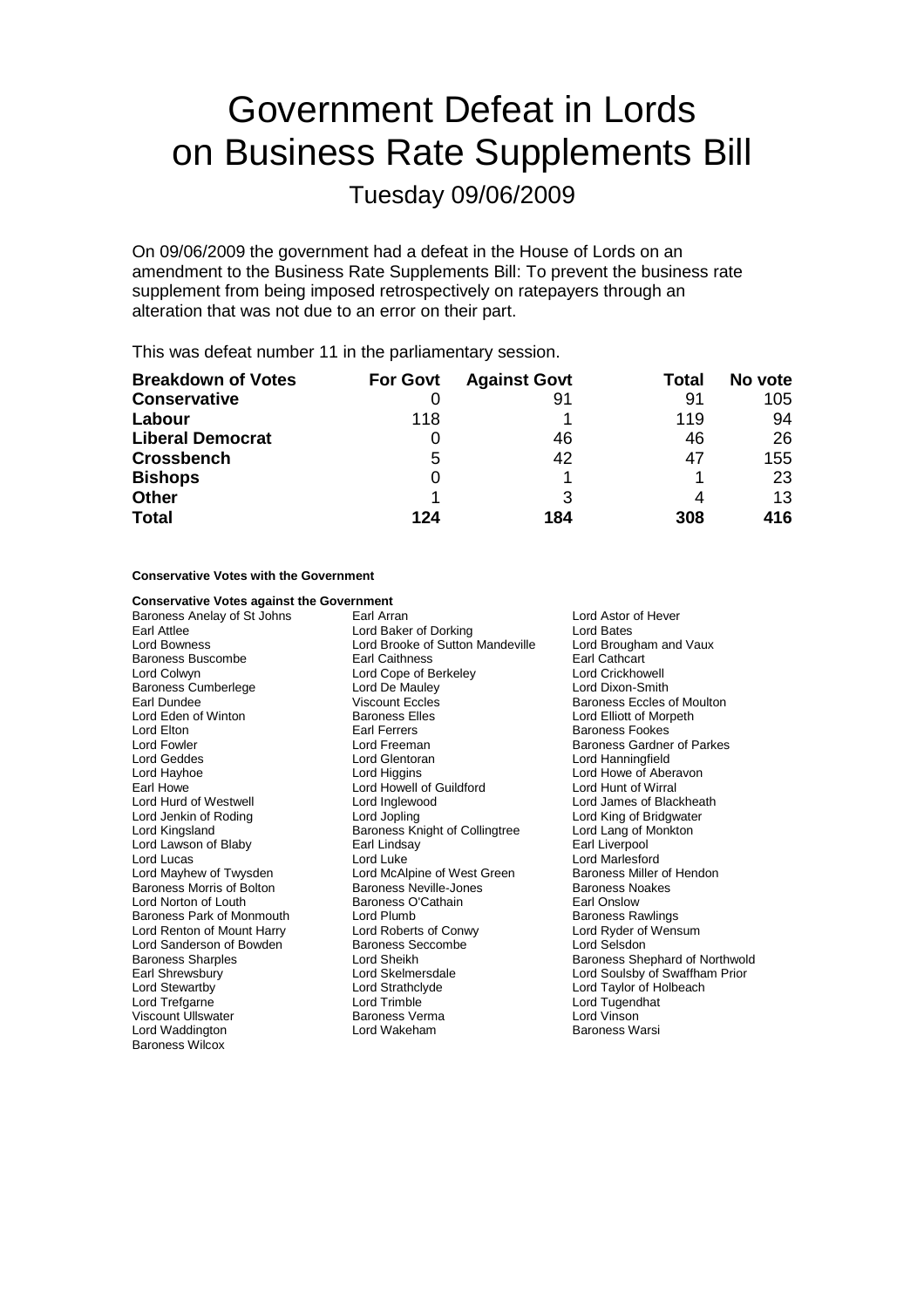**Labour Votes with the Government**<br>Lord Acton

Lord Anderson of Swansea Lord Archer of Sandwell Lord Bach Lord Barnett Lord Bassam of Brighton Cord Bhattachary<br>Baroness Billingham Cord Bilston Lord Bilston Corness Blood Baroness Billingham **Lord Bilston**<br>
Lord Borrie **Baroness** Baroness Bilston Bradley Lord Borrie Lord Bradley Lord Brennan<br>
Lord Brennan<br>
Lord Brennan Lord Brennan Lord Brennan Lord Brennan Lord Brennan Lord Brooks of Tremorfa Lord Campbell-Savours Cord Christopher<br>
Lord Clark of Windermere Lord Clinton-Davis Corner Baroness Cohen Lord Corbett of Castle Vale<br>Lord Davidson of Glen Clova Lord Davidson of Glen Clova Lord Davies of Oldham Lord Davies of Coity Lord Desai **Lord Donoughue**<br>
Lord Evans of Watford **Lord Evans of Parkside** Lord Evans of Watford **Lord Evans of Parkside** Baroness Farrington of Ribbleton<br>Lord Faulkner of Worcester Lord Filkin **Lord Example 19** Lord Foster of Bishop Auckland Baroness Gale Baroness Gibson of Market Rasen Baroness Golding<br>Lord Gordon of Strathblane Baroness Goudie Baroness Gould o Lord Gordon of Strathblane **Baroness Goudie** Baroness Gould of Potternewton<br>
Baroness Gould of Potternewton<br>
Lord Graham of Edmonton **Baroness Could Filters** of Burry Port **Baroness Could Altaring** Lord Graham of Edmonton Lord Griffiths of Burry Port Lord Harris c<br>Lord Harrison Lord Harris Chilton Lord Haskel Lord Harrison **Lord Hart of Chilton**<br>
Lord Haworth **College Baroness Hollis of Heigham** Lord Howarth of Newport Baroness Howells of St Davids Lord Howie of Troon Lord Hunt of Kings Heath Lord Irvine of Lairg Lord Jones Lord King of West Bromwich Lord Lea of Crondall Lord Leitch Levy Lord Levy Lord Levy Lord Lipsey<br>Lord Lofthouse of Pontefract Lord Macdonald of Tradeston Lord Macke Baroness Massey of Darwen Lord Maxton Lord McKenzie of Luton **Lord Mitchell** Lord Mitchell Lord Moonie<br>
Baroness Morgan of Drefelin Baroness Morgan of Huyton Lord Morris of Aberavon Baroness Morgan of Drefelin Baroness Morgan of Huyton Lord Morris of Aberavon<br>
Lord Morris of Handsworth Lord Patel of Blackburn Lord Patel of Bradford Lord Morris of Handsworth Lord Patel of Blackburn Lord Patel of Blackburn Lord Patel of Bradford Lord Patel of Baroness Prosser **Exercise Secure Lord Puttnam Constructs Community** Baroness Quin<br>Lord Radice **Lord Baroness Ramsay of Cartyale** Baroness Rendell of Babergh Lord Radice **Baroness Ramsay of Cartvale** Baroness Rendell Baroness Rendell **Baroness Rendell Baroness Rendell Ord Rosser**<br>Lord Richard **Baber** Lord Rooker Lord Richard Lord Rooker Lord Rosser Lord Rowlands **Baroness Royall of Blaisdon** Lord Sawyer<br>
Lord Sewel **Lord Sheldon** Cord Sheldon **Cord Sheldon** Viscount Sim Lord Sewel Cord Sheldon Cord Sheldon Viscount Simon<br>
Lord Smith of Leigh Cord Saroness Smith of Gilmorehill Lord Soley Baroness Symons of Vernham Dean Baroness Thornton Lord Tunnicliffe Baroness Turner of Camden Baroness Uddin **Baroness Vadera** Baroness Wall of New Barnet<br>
Lord Warner **Baroness Warwick of Undercliffe** Lord West of Spithead Baroness Whitaker Lord Whittv Lord Williams of Elvel

Lord Adonis<br>
Lord Archer of Sandwell<br>
Lord Bach Lord Brooke of Alverthorpe Lord Clinton-Davis<br>
Baroness Crawley<br>
Lord Darzi of Denham Baroness Hollis of Heigham Lord Howarth of Newport<br>
Lord Howie of Troon Lord Hughes of Woodside Baroness Smith of Gilmorehill Lord Soley<br>
Baroness Taylor of Bolton Lord Temple-Morris **Baroness Warwick of Undercliffe** Lord West of Spithead Lord White<br>Lord Whitty Baroness Wilkins

Lord Foster of Bishop Auckland Baroness Jay of Paddington Lord Mackenzie of Framwellgate<br>Baroness McIntosh of Hudnall Lord Ponsonby of Shulbrede

**Labour Votes against the Government** Lord Berkeley

### **Liberal Democrat Votes with the Government**

### **Liberal Democrat Votes against the Government**

Lord Burnett<br>
Lord Dholakia<br>
Lord Dykes Baroness Falkner of Margravine Baroness Williams of Crosby

Lord Addington **Lord Alderdice** Lord Alderdice Lord Avebury<br>Baroness Barker Baroness Bonham-Carter of Yarnhury Lord Rradshaw Baroness Barker Baroness Bonham-Carter of Yarnbury Lord Bradshaw<br>Lord Burnett Lord Chidgev Lord Chidgev Lord Dykes<br>
Baroness Garden of Frognal<br>
Earl Glasgow Lord Greaves **Baroness Harris of Richmond** Lord Hooson<br>
Lord Kirkwood of Kirkhope Lord Lester of Herne Hill **Baroness** Lin Lord Kirkwood of Kirkhope Lord Lester of Herne Hill Baroness Linklater of Butterstone<br>
Lord Livsey of Talgarth Lord Maclennan of Rogart Baroness Maddock Lord Maclennan of Rogart Baroness Mac<br>Lord McNally Baroness Mac Earl Mar and Kellie<br>Lord McNally Lord Methuen<br>Baroness Miller of Chilthorne Domer Baroness Nicholson of Winterbourne Lord Redesdale Baroness Miller of Chilthorne Domer Baroness Nicholson of Winterbourne Lord Redesdale<br>Lord Roberts of Llandudno **Baroness Scott of Needham Market** Baroness Sharp of Guildford Express Scott of Needham Market Baroness Sharp of Guildeno Baroness Sharp of Guildeno Baroness Sharp of Guilden Lord Shutt of Greetland Lord Smith of Clifton Lord Steel of Aikwood Lord Teverson **Baroness Thomas of Winchester** Lord Thomas **Baroness Thomas** Cord Thomas Cord Thomas Cord Tordoff Baroness Tonge The Lord Tope Controller and Tordoff Lord Tordoff Lord Tordoff Lord Tordoff Lord Tordoff Lord T<br>Lord Tord Tordoff Lord Wallace of Saltaire Charles Baroness Walmslev Lord Wallace of Saltaire

### **Crossbench Votes with the Government**

| Lord Bew         | Lord Elystan-Morgan |
|------------------|---------------------|
| Baroness Meacher | Lord Moser          |

Lord Haskins